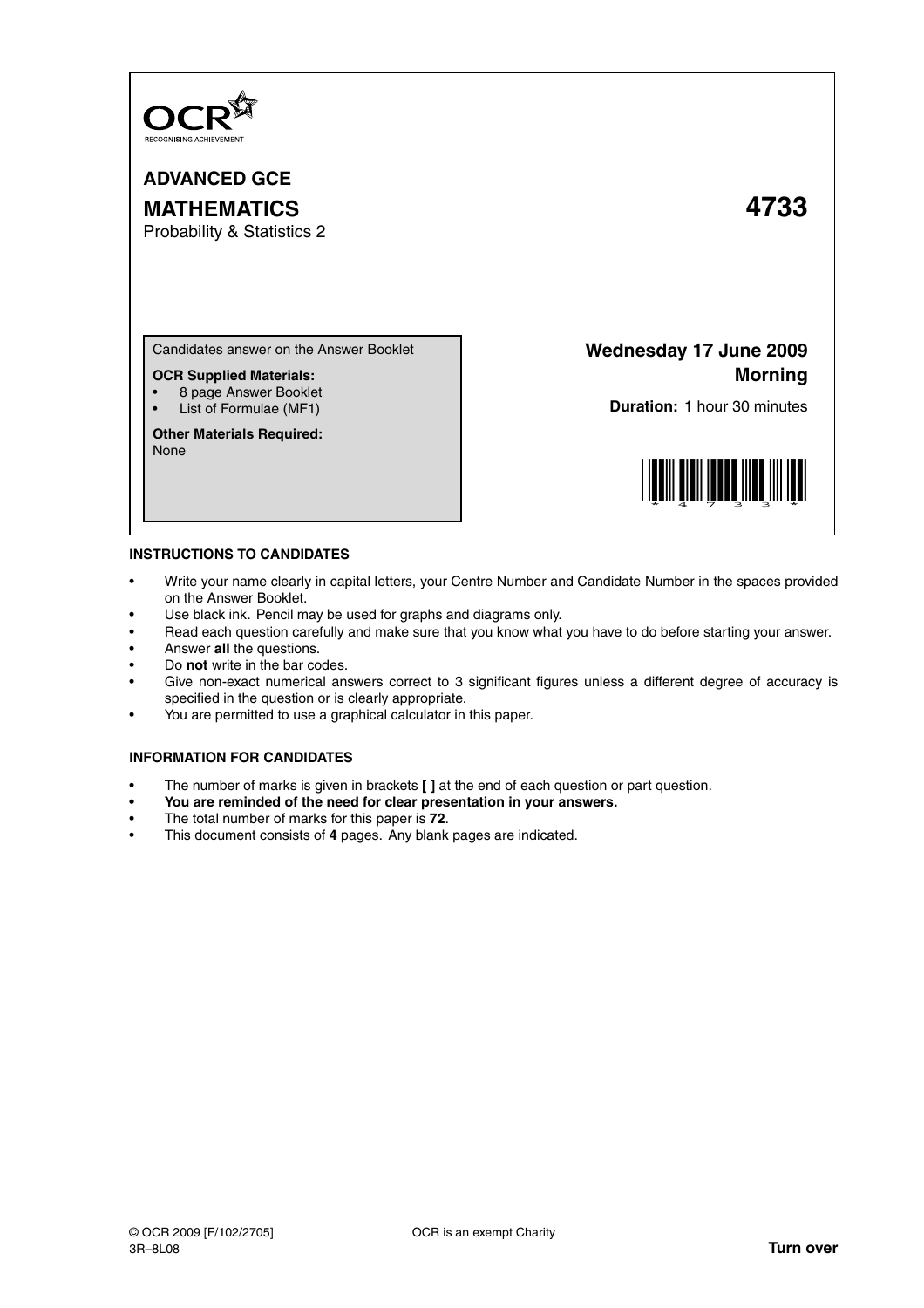- **2** The random variable *D* has the distribution Po(20). Using an appropriate approximation, which should be justified, calculate  $P(D \ge 25)$ . **[6]**
- **3** An electronics company is developing a new sound system. The company claims that 60% of potential buyers think that the system would be good value for money. In a random sample of 12 potential buyers, 4 thought that it would be good value for money. Test, at the 5% significance level, whether the proportion claimed by the company is too high. **[7]**
- **4** A survey is to be carried out to draw conclusions about the proportion *p* of residents of a town who support the building of a new supermarket. It is proposed to carry out the survey by interviewing a large number of people in the high street of the town, which attracts a large number of tourists.
	- **(i)** Give two different reasons why this proposed method is inappropriate. **[2]**
	- **(ii)** Suggest a good method of carrying out the survey. **[3]**
	- **(iii)** State two statistical properties of your survey method that would enable reliable conclusions about *p* to be drawn.  $\boxed{2}$
- **5** In a large region of derelict land, bricks are found scattered in the earth.
	- **(i)** State two conditions needed for the number of bricks per cubic metre to be modelled by a Poisson distribution. **[2]**

Assume now that the number of bricks in 1 cubic metre of earth can be modelled by the distribution  $Po(3)$ .

- **(ii)** Find the probability that the number of bricks in 4 cubic metres of earth is between 8 and 14 inclusive. **[3]**
- **(iii)** Find the size of the largest volume of earth for which the probability that no bricks are found is at least 0.4. **[4]**
- **6** The continuous random variable *R* has the distribution N( $\mu$ ,  $\sigma^2$ ). The results of 100 observations of *R* are summarised by

$$
\Sigma r = 3360.0
$$
,  $\Sigma r^2 = 115782.84$ .

- (i) Calculate an unbiased estimate of  $\mu$  and an unbiased estimate of  $\sigma^2$ . **[4]**
- **(ii)** The mean of 9 observations of *R* is denoted by  $\overline{R}$ . Calculate an estimate of  $P(\overline{R} > 32.0)$ . [4]
- **(iii)** Explain whether you need to use the Central Limit Theorem in your answer to part **(ii)**. **[2]**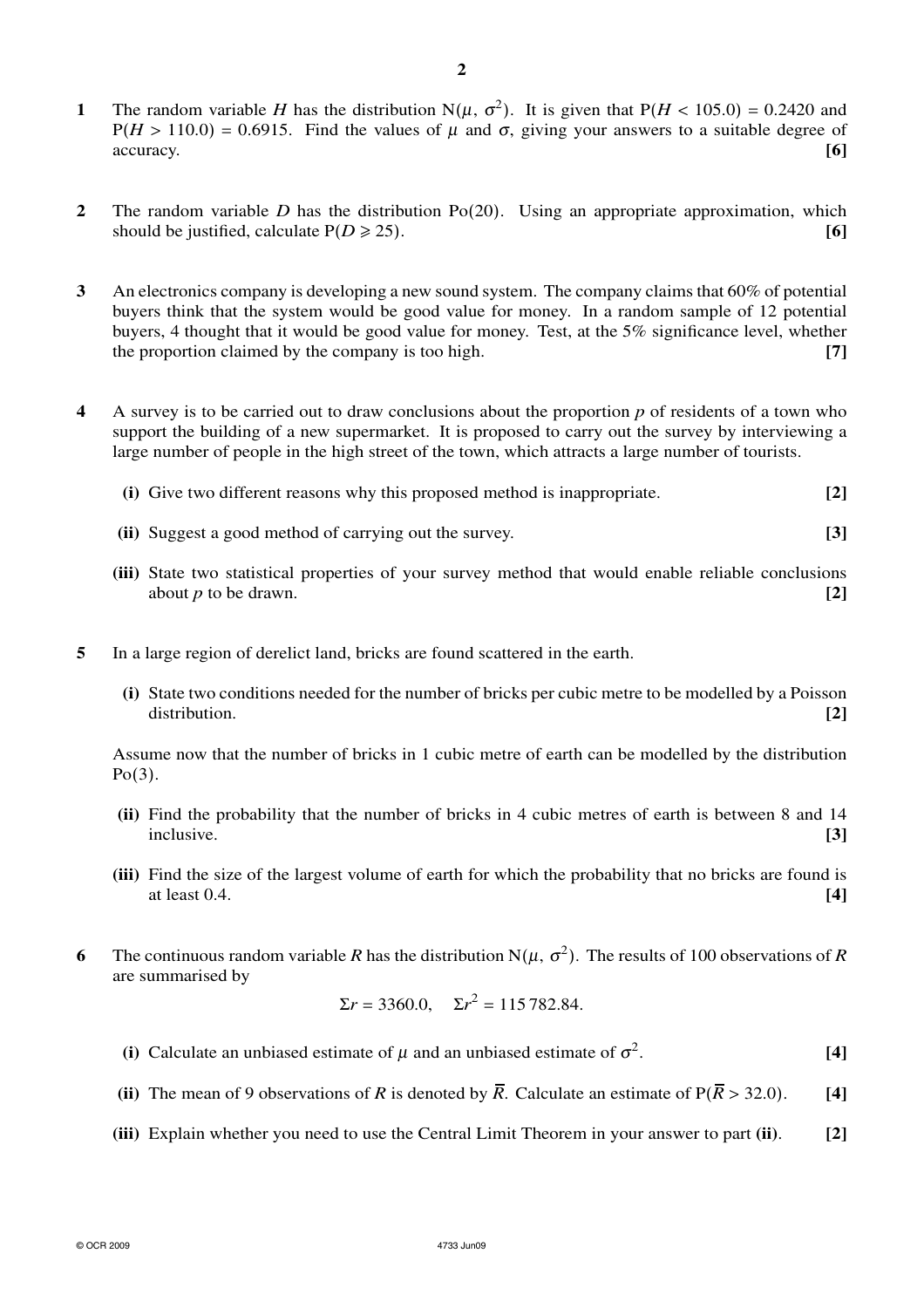**7** The continuous random variable *X* has probability density function given by

$$
f(x) = \begin{cases} \frac{2}{9}x(3-x) & 0 \le x \le 3, \\ 0 & \text{otherwise.} \end{cases}
$$

- **(i)** Find the variance of *X*. **[5]**
- (ii) Show that the probability that a single observation of *X* lies between 0.0 and 0.5 is  $\frac{2}{27}$ . [2]
- **(iii)** 108 observations of *X* are obtained. Using a suitable approximation, find the probability that at least 10 of the observations lie between 0.0 and 0.5. **[6]**
- (iv) The mean of 108 observations of *X* is denoted by  $\overline{X}$ . Write down the approximate distribution of  $\overline{X}$ , giving the value(s) of any parameter(s). **[3]**
- **8** In a large company the time taken for an employee to carry out a certain task is a normally distributed random variable with mean 78.0 s and unknown variance. A new training scheme is introduced and after its introduction the times taken by a random sample of 120 employees are recorded. The mean time for the sample is 76.4 s and an unbiased estimate of the population variance is  $68.9 s^2$ .
	- **(i)** Test, at the 1% significance level, whether the mean time taken for the task has changed. **[7]**
	- **(ii)** It is required to redesign the test so that the probability of making a Type I error is less than 0.01 when the sample mean is 77.0 s. Calculate an estimate of the smallest sample size needed, and explain why your answer is only an estimate. **[4]**